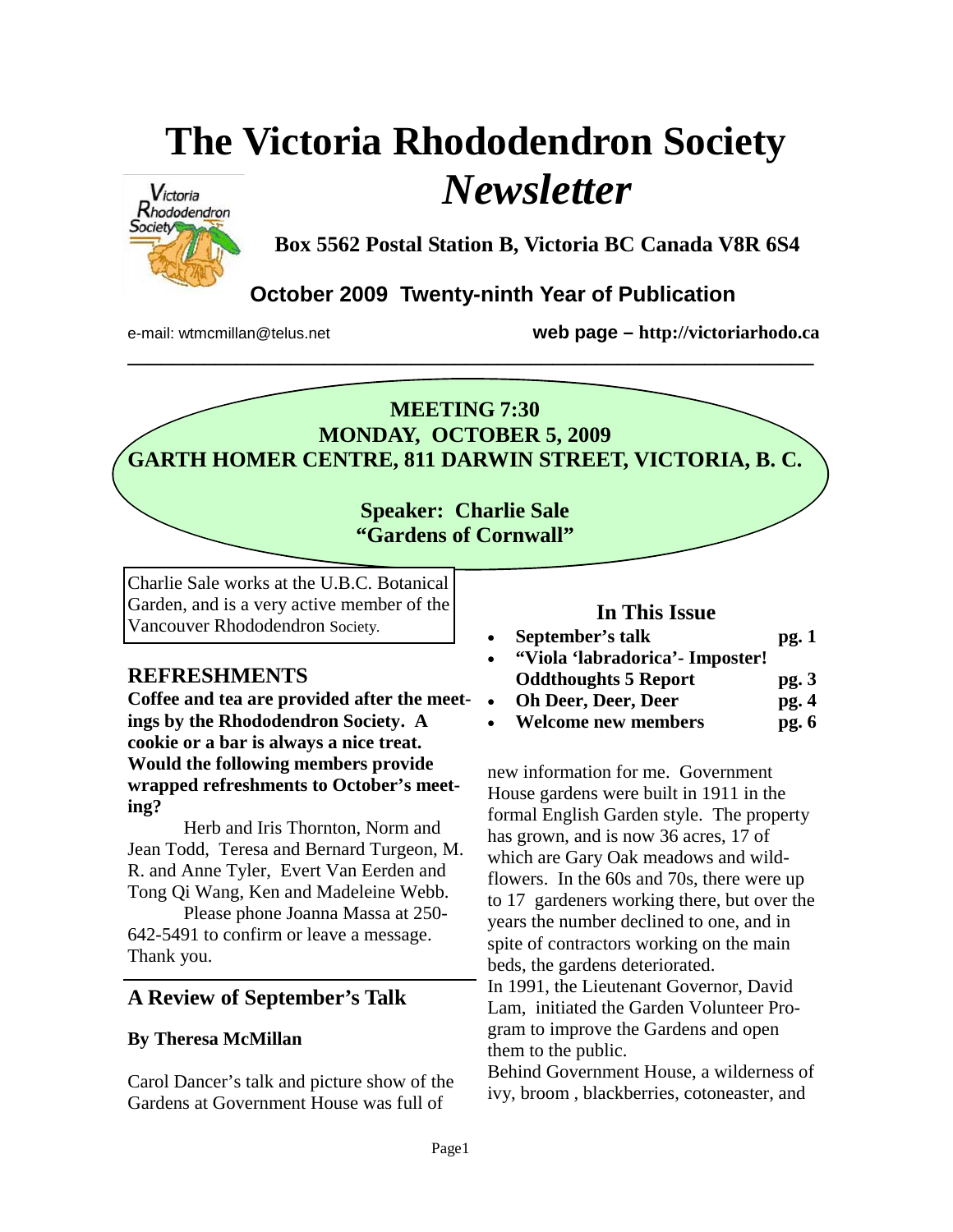### **VICTORIA RHODODENDRON SOCIETY BOARD**

President:

**Jacqueline Bradbury** 250-389-1379 jacqbradbury@shaw.ca 2nd Vice President: **Karen Morrison** 250-477-8281 bkmorrison@shaw.ca Past President: **Bill McMillan** 250-478-3515 wtmcmillan@telus.net Treasurer: **Ann Widdowson** 250-479-9167 awiddowson@shaw.ca Secretary: **Theresa McMillan** 250-478-3515 wtmcmillan@telus.net Members-at-Large: **Peter Barriscale** 250-385-3950 pbarris@shaw.ca **Lois Blackmore** 250-478-6615 loisb@shaw.ca **Carolyn Marquardt** 250-477.8387 tonymarquardt@shaw.ca **Calvin Parsons** 250-385-1970 waterlily@shaw.ca **Gareth Shearman** 250-385-4302 shearman@victoria.tc.ca

#### **Newsletter Committee:**

Theresa McMillan 250-478-3515 Joyce Whittle 250-656-7313 Calvin Parsons 250-385-1970

#### **Website:**

Arthur Ralfs 250-337-5818 Bill McMillan 250-478-3515 Calvin Parsons 250-385-1970 pyrocanthus was cleared. It was wonderful to see struggling plants and wildflowers brought back to light and life.

In spring, the view down the slope is spectacular. In the foreground are the meadows in bloom, then parts of the city of Victoria, then the ocean and the snowy Olympic Mountains in the distance.

The old English Garden style summerhouse, made of wood, was replaced by one in the same style, but made of more durable metal and glass.

The two Rose gardens were dug up, fertilized with horse manure, and planted with everblooming roses, rather than the old-fashioned ones that bloomed only once a year.

The gardens are very popular. Hundreds of tourists visit, there are several weddings each year, and many local people use the gardens for their daily walks. Vandalism is at a minimum, with only three plants missing in the last few years. The ever-growing deer population has damaged the gardens; a few years ago there were no winter pansies or tulips to be seen. The deer had eaten them all. The vulnerable plants are now being sprayed with blood meal, which keeps the strictly vegetarian deer away.

Feeding the ducks in the ponds led to a larger number of rats, which were not appreciated. After talking to us about the history of the Gardens, Carol showed us many pictures showing their beauty. There are many pinkblooming trees, reflecting the taste of a previous Lieutenant Governor, many tones in the fall foliage, borders reflecting summer colours in the hot sun and others borders reflecting the cool shade.

As Iono Campagnolo, the Lieutenant Governor who prided herself on her rock garden said, gardens provide her (and all of us) some "down time".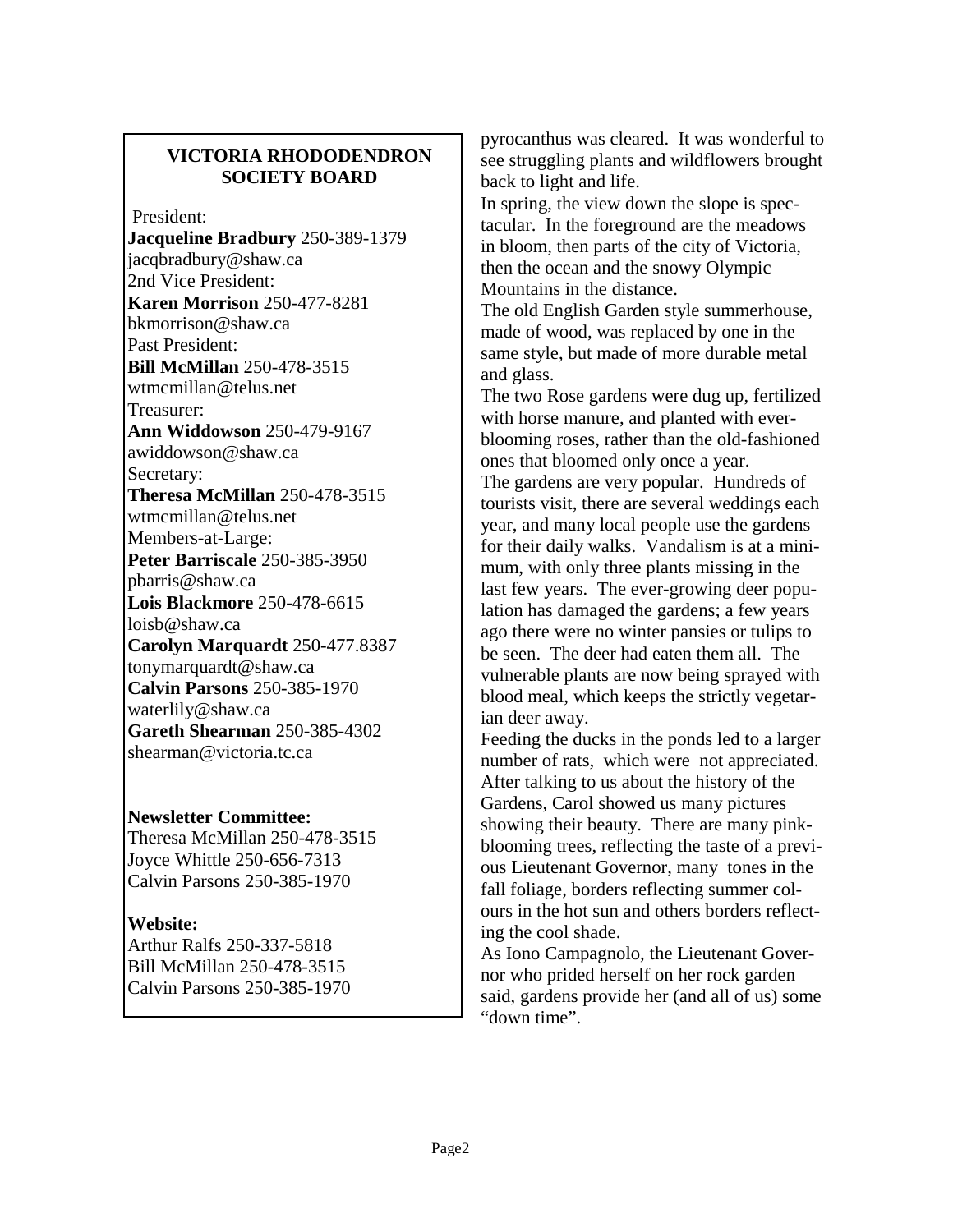## **Oddthoughts 5**

By M.J. Harvey

#### **Viola 'labradorica' - Imposter!**

This story starts with David H. Valentine who became my thesis supervisor in 1958. After WW2 he did research on the British dog violets (dog violets: term used in Europe to contrast the various scentless species with the delightfully perfumed sweet violet). A couple of the violets that Valentine worked on are common across Europe. They are wood violets viola reichenbachiana and v. riviniana. Their names honour the German scientists/ herbalists Reichenbach, and Rivinianus. I shall go into the relationships between these two species later, but my own work was to extend this research to other Eurasian and North American species in the same group. Then in 1963 I emigrated to Halifax, Nova Scotia and eventually got involved with the local gardening groups especially Dick Steele and the Rhododendron Society. Going round various gardens I noticed a familiar violet, one I recognised as the European wood violet, Viola riviniana. But my friends and the nurseries called it something else: Viola labradorica. Was this a clear case of everyone else being wrong



Viola riviniana or viola labradorica….

and myself right? This can be a difficult position to take. People like that tend to get locked up. I hesitated to speak out, never have, until now that is.

Let me go into a few technical details. The two violets are an example of a close biological pair. Visually they can scarcely be distinguished one from the other. At the time scientific research had a concentration on chromosomes and these plants were good experimental material since reichenbachiana has 20 chromosomes per cell and riviniana usually has 40. They can be referred to as diploid and tetraploid respectively. Furthermore the two species occasionally produce hybrids where their habitats overlap and, joy, the hybrid has 30 chromosomes per cell (triploid). So Valentine analysed this situation and published the results. Hybrid plants with triploid chromosome numbers like this are usually sterile or nearly so. An occasional pollen grain or egg cell is formed with sufficient chromosomes to function and a pollen grain transported to a riviniana flower by a bee can result in offspring with a few extra chromosomes from 41 to 46.

OK, very theoretical but what does it mean? A peculiar quirk of the plants with extra chromosomes is that they produce root sprouts. Root sprouts are aerial shoots that push up from underground roots. You may have noticed it in certain trees such as aspen or cherries. The shoots may become a nuisance in lawns or flower beds.

In the case of the wood violet the root-sprouts enable the plant to form ever-expanding clumps that, over a number of years, can extend over large areas, maybe the whole garden. After planting one in my parents' Yorkshire garden I felt it was necessary to leave for Australia, or Canada, or.... anywhere. Am I saying this plant is a weed? Maybe. It is a modest and charming plant that comes in

*(Continued on page 4)*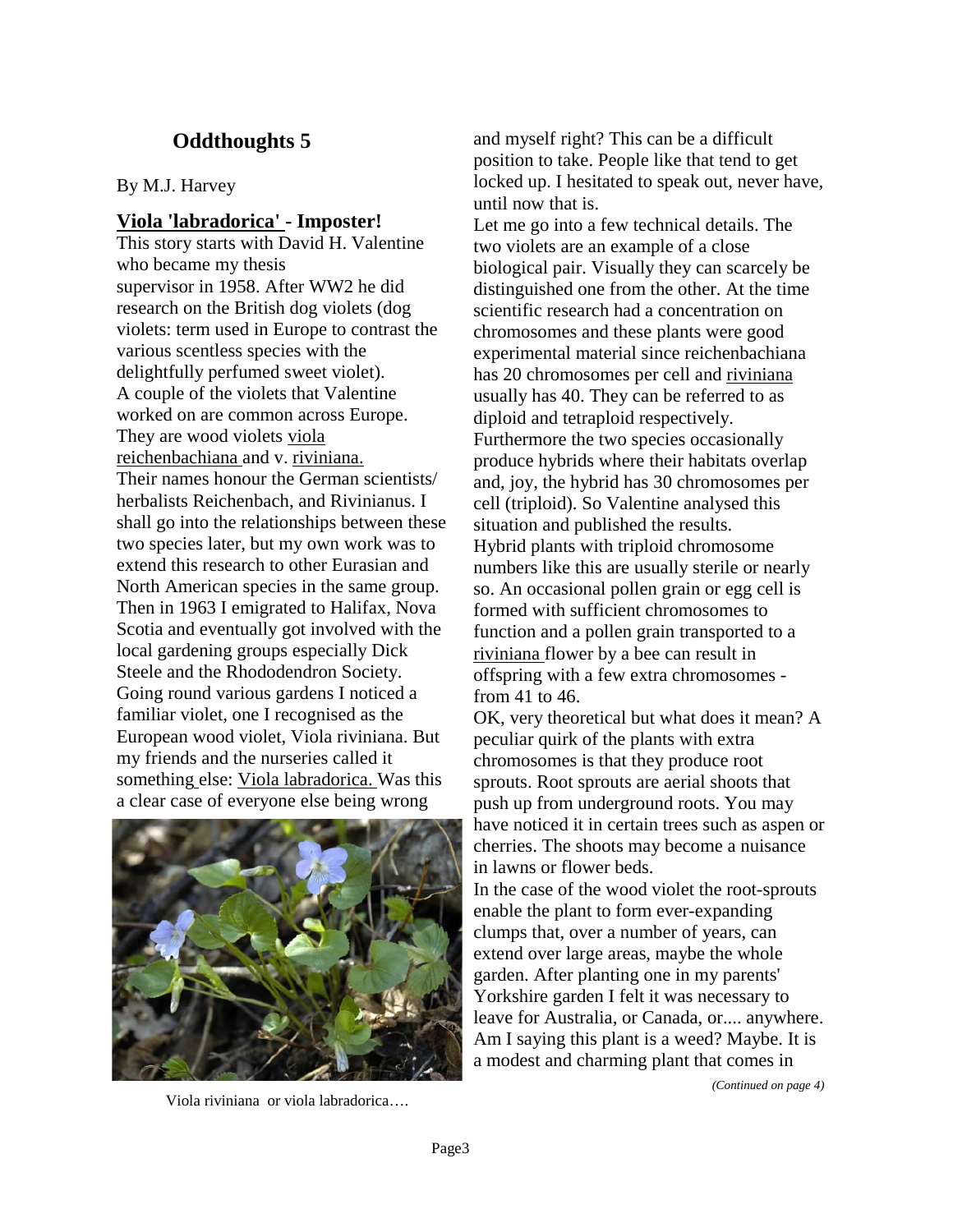blue or pink flowers and purple or green leaves. Easy to cultivate, it doesn't get more than a few inches high. But pull one out and the roots remaining sprout up new stems. It is like the mythical Hydra: cut off one head and two more regenerate immediately. When it reaches a barrier, say a concrete path, it brings out its big guns, literally. As the fruiting capsule dries, the sides contract and squeeze the hard seeds until they shoot out explosively to a distance of maybe two metres. The seeds germinate and the onward march continues.

It is of course possible to get the the pure, original wood violet, the one with only 20 chromosomes. It stays as a demure little plant and while it will shoot out seeds, it never becomes a nuisance.

But introduce a fragment of the one with extra chromosomes, then the original becomes overwhelmed. This is a case of genetic modification, that is the transfer of genetic material from one species to another with a resulting change in behaviour of the modified organism.

Back to the 'correct' name and my embarrassment at being the only person who authoritatively knows what it is. Yes, it really is Viola riviniana, the European wood violet. When I tell someone that the usual reaction is: "Would you spell that out please?" and, "How is it pronounced?" Contrast this with the wildly incorrect name Viola labradorica - now that has everything: ease of spelling, rolls off the tongue smoothly and what is more, sounds patriotic. It reminds me of an article I once wrote about the western skunk cabbage and its relative the white one from Kamchatka. "Skunk cabbage", such an ugly name, why not change to "marsh lanterns"? Any takers? Nah, no one. As a species, humans do not like change; we cling to group concepts be they religious or political and stay with the old and familiar. Accuracy and logic have no currency. I think V. 'labradorica' is here to stay.



Viola reichenbachiana

**The summer of 2009 brought a flood of complaints about deer from irate gardeners around Victoria. The following article by Norm Todd is a classic complaint , so we are reprinting it from an earlier VRS Newsletter—– Theresa McMillan**:

#### **OH DEER, DEER DEER**

#### **by Norman Todd March 2004**

For browsing animals the palatability of plant tissues is learnt and not instinctive. Once bitten twice shy is the way fawns learn. Young inexperienced deer are far more numerous now than they were when we first lived here. My guess is that we have about triple the number of savouring deer than we were punished with 27 years ago.

Charles Darwin made an interesting observation in his dairy 'The Voyage of the Beagle'. He writes… "..Cervus campestrus… is exceedingly abundant, often in small herds, throughout the countries bordering the Plata and in Northern Patagonia. If a person crawling close along the ground, slowly advances towards a herd, the deer fre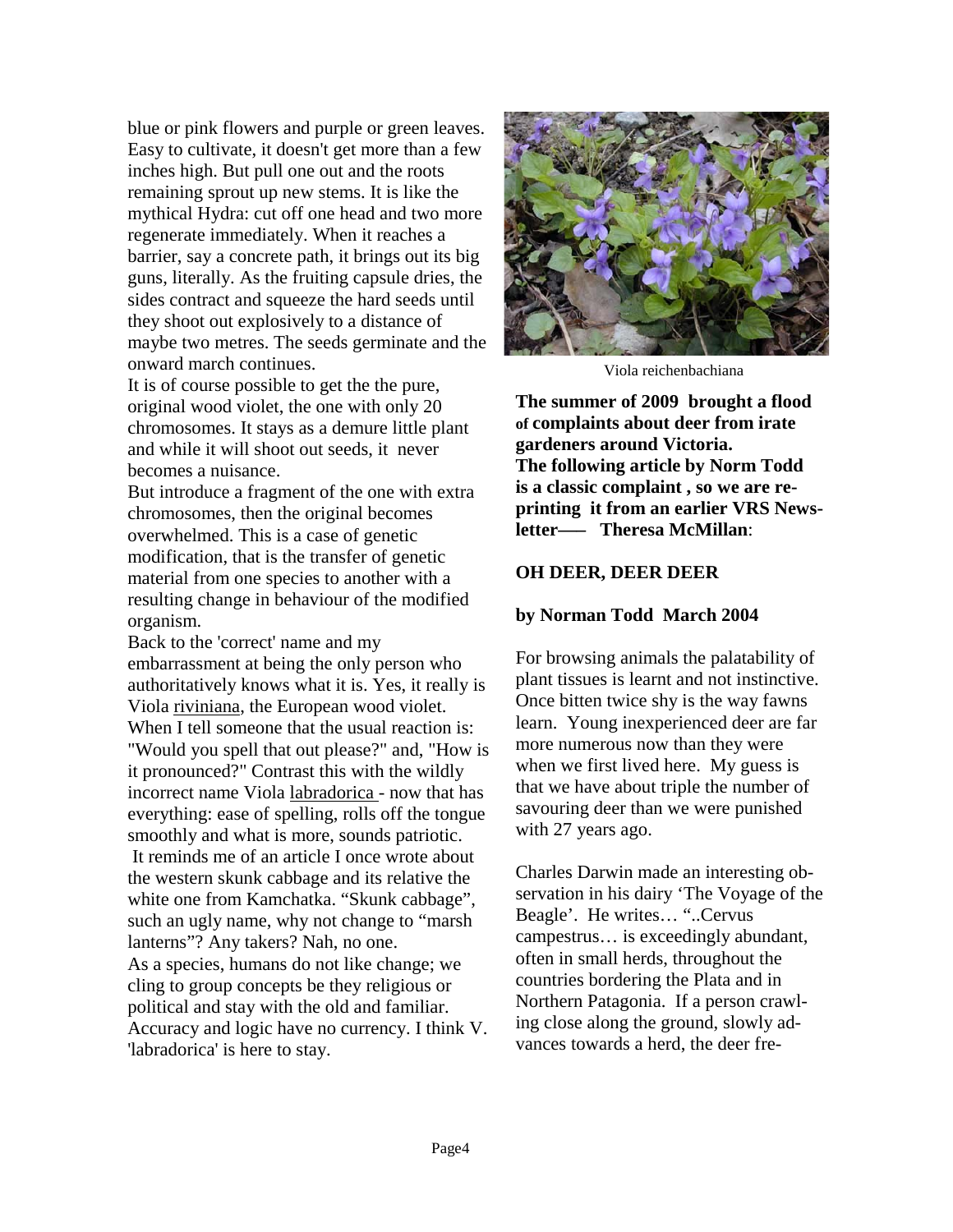quently, out of curiosity, approach to reconnoiter him. I have by this means, killed from one spot, three out of the same herd. Although so tame and inquisitive, yet when approached on horseback, they are exceedingly wary. In this country nobody goes on foot, and the deer knows man as its enemy only when he is mounted and armed with the bolas." Darwin subsequently concludes that it takes only a few generations to adapt instinctively to potentially dangerous situations.

Twenty-seven years ago we were not really punished too badly by deer. We even had an unfenced vegetable garden and for a couple of years we managed to get a few feeds of peas and beans. The deer quickly learned there was good foraging where the vegetables were and soon started harvesting as soon as green shoots appeared. Nowadays, the young, poorly brought-up fawns browse on all growies including our rhododendrons until they get an ache in one of their four stomachs. Currently we hear and read a lot of commentary on how serious the problem of obesity is in western society. A consoling thought is to theorize on how much worse it would be if we had four stomachs.

It is pretty evident that deer do not like rhododendrons as they only browse along paths and driveways where they don't need to get their feet dirty by wandering from the beaten path. Evergreen azaleas have always been deer caviar and occasionally the deciduous azaleas would be nibbled when pushing out new growth but the big thick leathery indumented varieties were never touched. I think that mother knew that they would need a shot of antacid if they ate andromedatoxin-laden rhododendron leaves and would pass them by and the young would follow. These days, with their population explosion, the competition for food is so great that mother's preoccupation is to fill her own stomachs first and

she pays less attention to her offspring.

My wife claims that our Blacktail Deer are first cousins of the kangaroo. We often see



them bouncing around on their hind hooves to reach precious branches higher up. Last year I planted out in a new bed a magnolia 'Galaxy' that I had grown from a cutting and a sorbus hupehensis grown from a seed. Both were about two and a half meters high and were well protected by a circle of chicken wire. Both were snapped off at about half height by rear-bipeded deer bouncing around like kangaroos.

Talking of bouncing, anyone with a Scottish background will know the word 'stot'. To 'stot a ba' is to bounce a ball and to be 'stotting drunk' is to be seriously over the 0.08. I had not realized until recently that this is the correct word to describe a deer's bounding gait. In open country, deer just run but in rough plant-covered terrain they stot. They can change direction much more adroitly than their only real predators – cougars and wolves – and are thus often able to escape.

Readers may be thinking that the solution to deer being the predators of our plants,